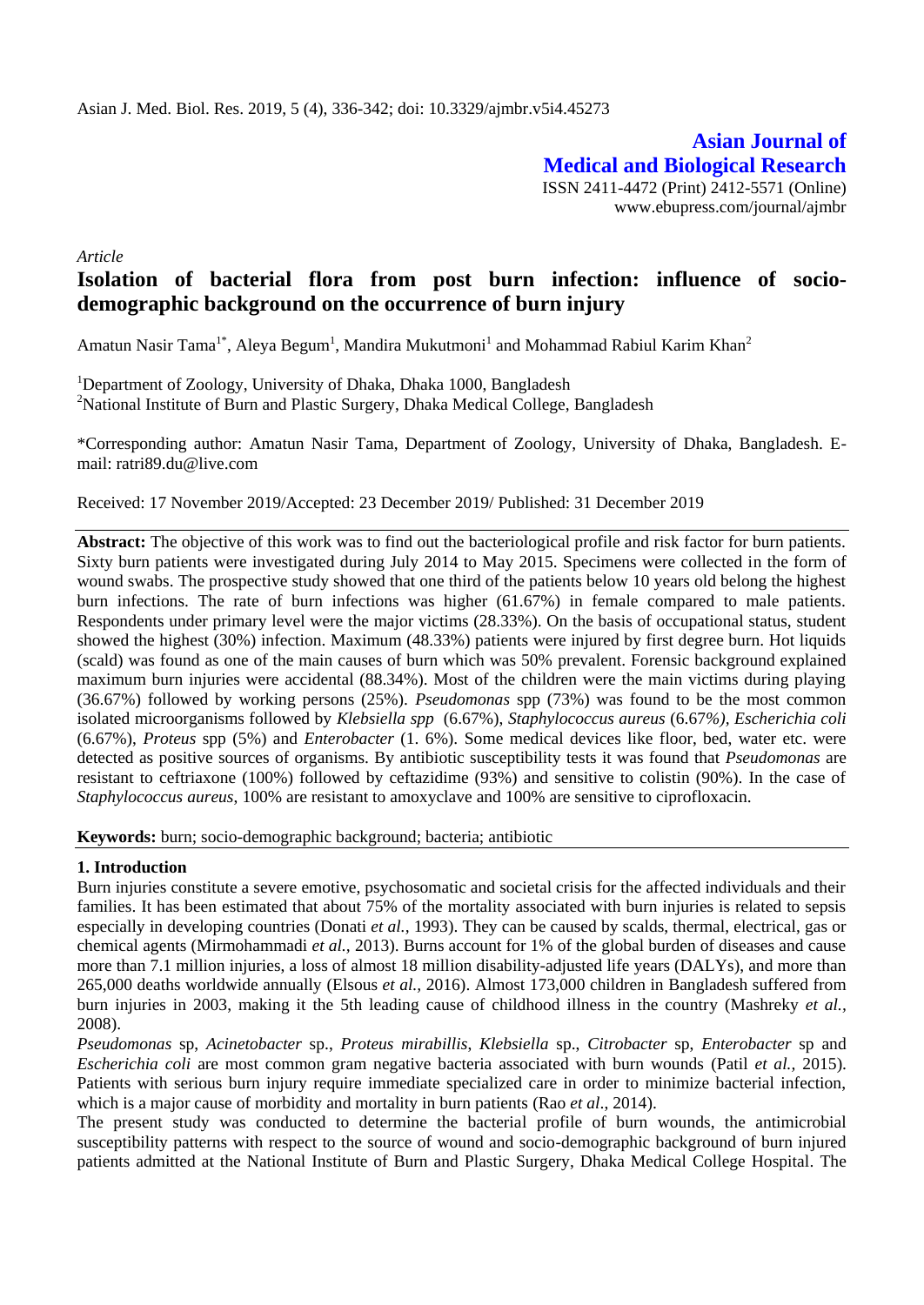subsequent information may be employed with the aim of burn wound management to lessen the onset and density of bacterial growth and proliferation within the wounds.

## **2. Materials and Methods**

## **2.1. Study population**

This study included sixty patients who were admitted to the National Institute of Burn and Plastic Surgery, Dhaka Medical College and Hospital during July 2014 to June 2015 suffering from types of acute burn injuries.

## **2.2. Sampling**

Patients with significant major co-morbid medical conditions, psychiatric disorder, poor morale, severe immune compromised and short life expectancy, unwilling to take part in the study, burn wound with history of application of cow dung, toothpaste, egg etc. were excluded from the study. Wound samples were aseptically collected on day of occurrence (day 1), 5th post burn day and  $15<sup>th</sup>$  post burn day. Surface swabs were collected from burn wounds after the removal of dressings and topical antimicrobial agents and cleansing of the wound surface with 70% alcohol (Church *et al.,* 2006). An area of about 4 cm² will be swabbed using two sterile cotton swabs. Swab samples were collected from the wound area where the degree of burn was the maximum. Samples were homogenized in 4 mL sterile saline (Alam *et al.,* 2014).

## **2.3. Microbiological and biochemical examination**

A complete laboratory examination conducted by Alam *et al.* (2014) was followed in the present study. Samples were cultured on blood agar and MacConkey agar plates. Pathogenic microorganisms were isolated and identified following the standard procedures (Forbes *et al.,* 1998). MacConkey agar was used for the isolation of Gram negative bacteria while the blood agar was used for isolation and identification of Gram positive bacteria. Nutrient agar was used for the general cultivation and maintenance of bacteria. After inoculation, plates were kept at 37°C for 24-48 hours A series of several biochemical tests were performed following the standard protocol to identify the bacteria isolated from the wound samples (Cappuccino and Sherman 1996).

## **2.4. Study of antibiotic susceptibility**

The standard agar disc diffusion method known as the Kirby-Bauer method was applied (Alam *et al.* 2014; Munshi *et al.* 2012; Mehta *et al.* 2007; Bauer *et al.* 1966). A suspension of the test organisms was prepared by adjusting the turbidity of the broth in phosphate buffer saline by comparing with McFarland 0.5 solutions. Constant lawn of bacterial growth was prepared on Muller Hinton agar plates. Beforehand inoculation, the swab was passed against the wall of the tube to drain out the additional fluid. Commercially accessible antimicrobial discs (Oxoid, Hampshire, UK) were used aseptically on the surface of the inoculated plates at proper spatial plan by means of a sterile needle. Susceptibility to the specific antibiotic was interpreted by the presence of clear zone around the disc (Ferraro *et al.* 2001).

## **3. Results and Discussion**

## **3.1. Socio-demographic background and occurrence of burn injury**

The present study demonstrates that the percentage of burn infection in patients aged below 10 years was higher (33.33%) than the other age groups (Table 1). Out of sixty patients, 20 were in Group I (0-10years), some of whom were school going children. Children are naturally curious, impulsive and active so they can be victim of burn easily. This result correlates with the findings reported by Al-Akayleh (1998) which showed that the age group $\lt 10$  years had the highest distribution of burn wound infection. Group II (11-20 years) comprising 13 patients, both boys and girls, two boys were caught in fire during playing at the street, rest of the boys and girls were found to perform household chores such as cooking and babysitting in the absence of their parents. The authors interviewed 12 patients of Group III (21-30 years) in which most of them were house wives. They were burnt due to flammable substances which were stored in the home and flammable clothing like georgette or linen etc. Authors found five patients in Group IV (31-40 years) who were injured in their working places either by electric voltage or chemicals. Sivamuthu (2019) observed the average age of the burns patient in his study was 32 years and 30-40 years' age group was the most commonly affected. In Group V (41-50 years) and Group VI (51-60 years) we found four patients who got burn injures because of accidental cases.

In South East Asia; young age, female gender, poor socio-economic status and low educational level are identified as major risk factors for burn related injuries and death (Wolf and Arnoldo, 2012). In the present study, percentage of burn injuries were higher in female (61.67%) than in the male (38.33%) (Table 1). This correlates well with Goswami *et al.* (2016) but differs with Othman and Kendrick (2010) where male case more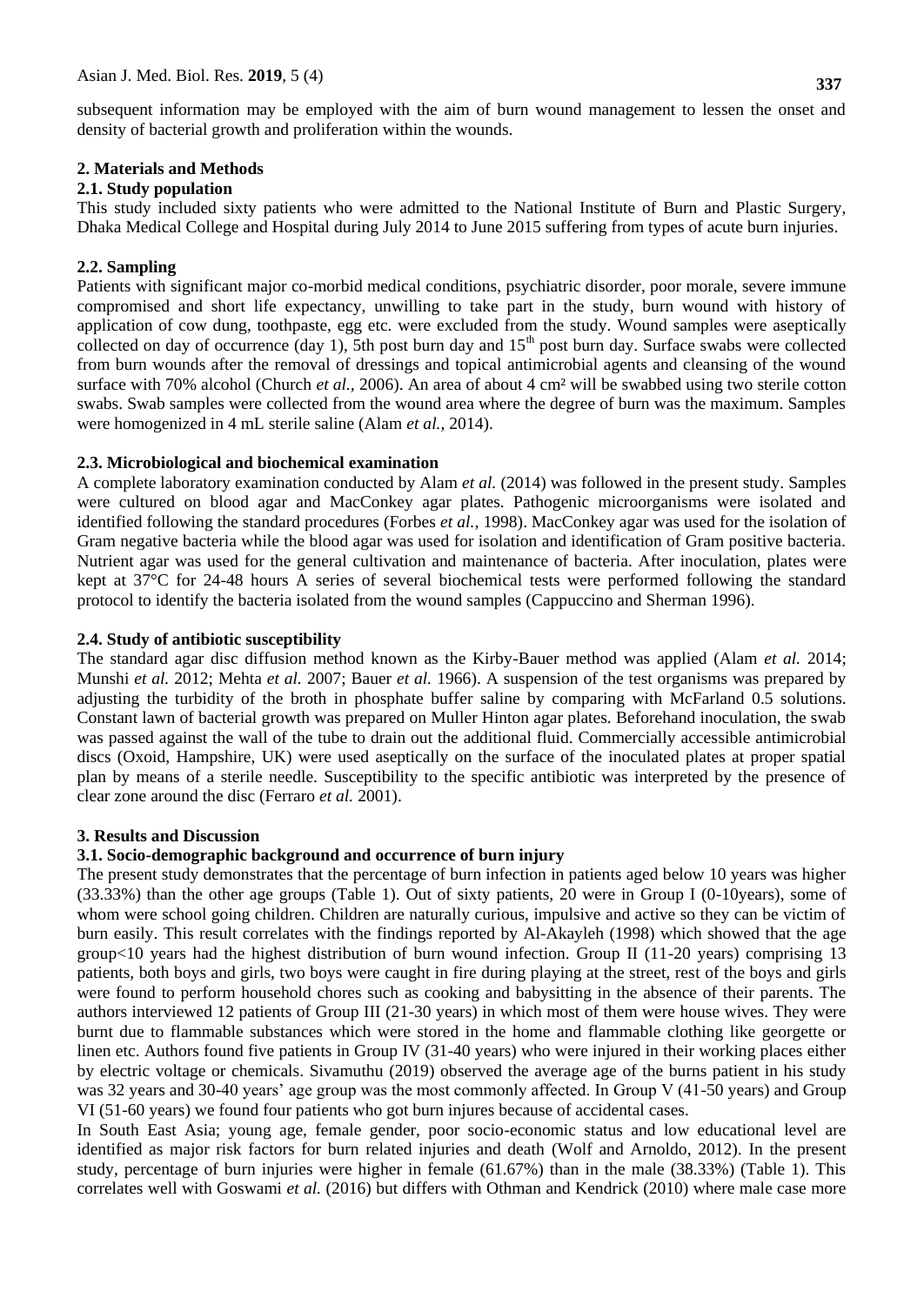commonly involved. In Bangladesh, traditional dress is sharee or salwar- kamiz or kurta through which fire are spread quickly. A woman usually spends a big time in kitchen where the sources of fire are present. Unfortunately, females are the main victim of acid burning too. The present study found eight female patients who were attacked by their husbands' family for dowry. Authors studied three other cases which were also homicidal in which patients were injured by "petrol bomb" at the time of political violence in Bangladesh.

In the present study, males were found to be injured accidentally at home or at their working places. At the construction sites in developing countries, it is allowed to do electrical works without protection, which is a major cause of burn injury. Despite significant improvements in product safety, electrical injury is still the cause of many fatalities and of considerable morbidity in developed countries (Koumbourlis, 2002). In the present study, occurrence of burn injury was higher among the patients educated under primary level (28.33%) followed by primary level (23. 33%). Among the graduate and above (6.67%), burn injury was the lowest (Figure 1). Low literacy and a lack of safety measures when in dealings with electricity and other sources might be the reason behind high burn occurrence among the poorly educated. Among the 60 patients, 25(41.67%) were students which was the maximum. The lowest rate of burn injury was observed among farmers (6.67%) (Table 1).

### **3.2. Cause and degree of burn injury**

In the present study, 1-10% burn showed the highest occurrence (41.67%). Above 30% burn displayed the lowest occurrence (Table 2). Out of 60 respondents, most were injured by scald (29), followed by flame (13), electric (11), chemical (7). Forson *et al. (*2017) found 33(66%) of the studied patients had flame injury caused by gas, while 14 (28%) had scald injury and 3 (6%) had electrical injuries. This correlates with a study conducted by Shahzad *et al.* (2012) in Pakistan, which reported the predominant burn agent to be gas flame (76%), followed by scald (14%), contact (6%), electrical (3%) and chemical (1%). Furthermore, the study reveals that most of the cases were accidental (88.33%) followed by suicidal (6.67%) and homicidal (5%) (Table 3). Sivamuthu (2019) found that etiologies of injuries were flame burns (60%), scalds (25%), electrical burns (10%) and chemical burns (5%). Most of the burn injuries in his study were accidental (65%), followed by suicidal (15%), industrial (12%) and homicidal (8%). In the present study, 36.67% children were playing at the time of injury. 25% patients were injured during working followed by 13.33% patients who were involved in cooking, bathing with hot water (13.33%) and other works (8.33%) while burning (Table 3). The study reveals that 66.67% injuries occurred at home and surrounding areas followed by construction area (25%) and street (8.33%) (Table 3).

### **3.3. Sources of organism**

Samples were collected from trolley used for patients but no growth of organisms was found. The floor of emergency and ward were also checked. After 5 pm, growth of organisms from floor was notified as it was the last time for weeping the floor with disinfectants. Authors found growth of organisms at the bed of patients (Table 4). Bed covers were not regularly changed. Patient housing in single bed in a room with a separate sink facility to wash hands and change in staffing pattern has been shown to prevent infection and reduce mortality (Shirani *et al.,* 1986). Authors checked the curtain of emergency, cotton used for dressing, plaster, silcream, gloves, stethoscope; hand of surgeon, ward boy and nurse before attending patients but found no growth of organisms. Patients body seemed as major source of infection in the present study. The floor and bed of OT complex were found to be free from any growth of organisms because OT complex is a highly protective area (Table 4).

### **3.4. Antibiotic sensitivity and resistance**

Usually fresh burn wound are sterile. But with the passing of time it would be infected. We took sample from patients at the  $1<sup>st</sup>$  day of the incident and cultured but found no growth of organisms. At the  $5<sup>th</sup>$  day of admission we took sample from each patient and then we found types of bacterial growth in wound. Out of 60 samples we found *Pseudomonas* sp. in 44 samples (73.33%) which is a gram negative bacteria followed *S. aureus* (6.67%), *E. coli* (6.67%), *Klebsiella* sp. (6.67%) *Proteus* sp. (6.67%) and *Enterobacter* sp. (1.67%). Deshpande *et al.* (2012) found *Klebsiella* was the most common organism isolated from the culture studies followed by *Pseudomonas* and methicillin resistant *Staphylococcus aureus*. Al-Aali (2016) found that the bacterial infection at least once reached 100% by the end of the 4th week of admission. In his study, *S. aureus*, *Klebsiella pneumoniae* and coagulase negative Staphylococci were the most frequently isolated organisms (20.2%) followed by *Pseudomonas aeruginosa* (14.6%) and *E. coli* (10.1%) (Table 5).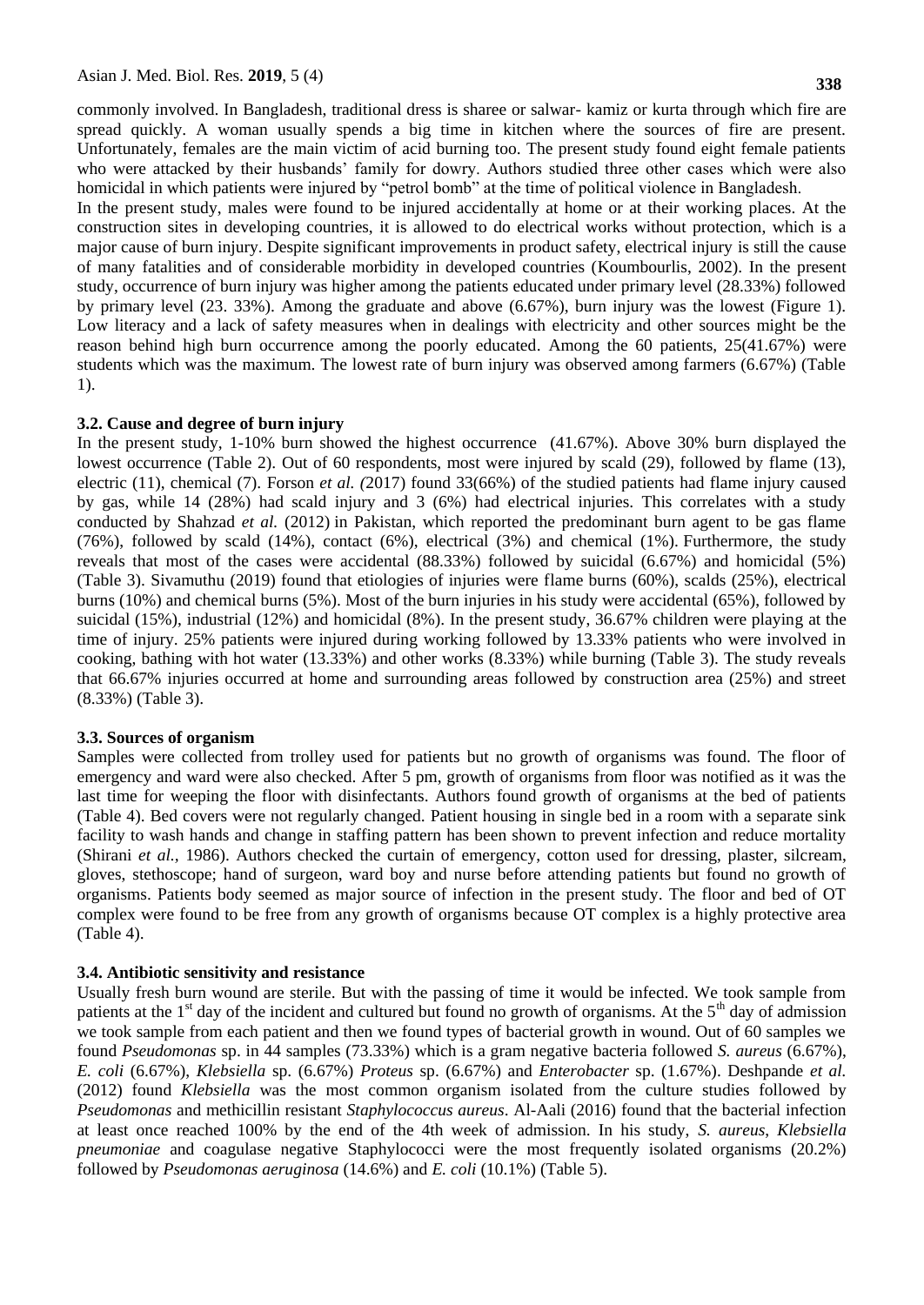In the present study, we found that after taking antibiotics the growth of bacterial flora was decreased. At  $15<sup>th</sup>$ post burn day we found no growth of bacteria in 38 samples (63.33%), rest 12 isolates were *Pseudomonas* sp*.*  (20%), followed by *S. aureus* (5%), *E. coli* (3.33%), *Klebsiella* sp. (3.33%) and *Proteus* sp. (3.33%) (P=0.035) (Table 5). Taneja *et al.* (2013) observed that colonization rates were 33% on first day, 94% on 7th day and 100% by 14th day. 42% swabs grew gram negative bacteria. Overall *Staphylococcus aureus* was the predominant isolate (45%) followed by *Pseudomonas aeruginosa* (13.9%).

In case of *Pseudomonas* sp*.* 100% were found resistant to ceftriaxone followed by ceftazidime (93%) and doxycycline (86.36%) (Figure 2). 90% *Pseudomonas* were found sensitive to colistin followed by imipenin (84.1%) and are sensitive to piperacillin (88.63%). *S. aureus* were resistant to amoxyclave and sensitive to ciprofloxacin (100%). In case of *E. coli*, 83.3% were resistant to piperacillin (Figure 2). In a study conducted by Forson *et al.* (2017), most of the *Pseudomonas* sp. were resistant to ampicillin, cotrimoxazole, cefuroxime and ceftriaxone. Whilst most of the *Proteus mirabillis* were resistant to ampicillin, cotrimoxazole, gentamicin, cefuroxime and ceftriaxone. *Klebsiella* sp. and *Klebsiella oxytoca* were both found to be resistant to ampicillin, tetracyclin, cotrimoxazole and ciprofloxacin (Figure 2).

|                   | No. of patients | Prevalence (%) |
|-------------------|-----------------|----------------|
| Gender            |                 |                |
| Male              | 23              | 38.83          |
| Female            | 37              | 61.67          |
| <b>Age Group</b>  |                 |                |
| Group I           | 20              | 33.33          |
| Group II          | 18              | 30             |
| Group III         | 13              | 21.67          |
| Group IV          | 5               | 8.33           |
| Group V           | $\overline{2}$  | 3.33           |
| Group VI          | $\overline{2}$  | 3.33           |
| <b>Profession</b> |                 |                |
| <b>Business</b>   | 5               | 8.33           |
| Service           | 10              | 16.67          |
| Day laborer       | 9               | 15             |
| Farmer            | 4               | 6.67           |
| Student           | 18              | 30             |
| House wife        | 8               | 13.33          |
| Other             | 6               | 10             |

|  | Table 1. Occurrence of burn injury based on socio-demographic background. |  |  |  |  |  |
|--|---------------------------------------------------------------------------|--|--|--|--|--|
|  |                                                                           |  |  |  |  |  |



**Figure 1. Burn injury and level of literacy.**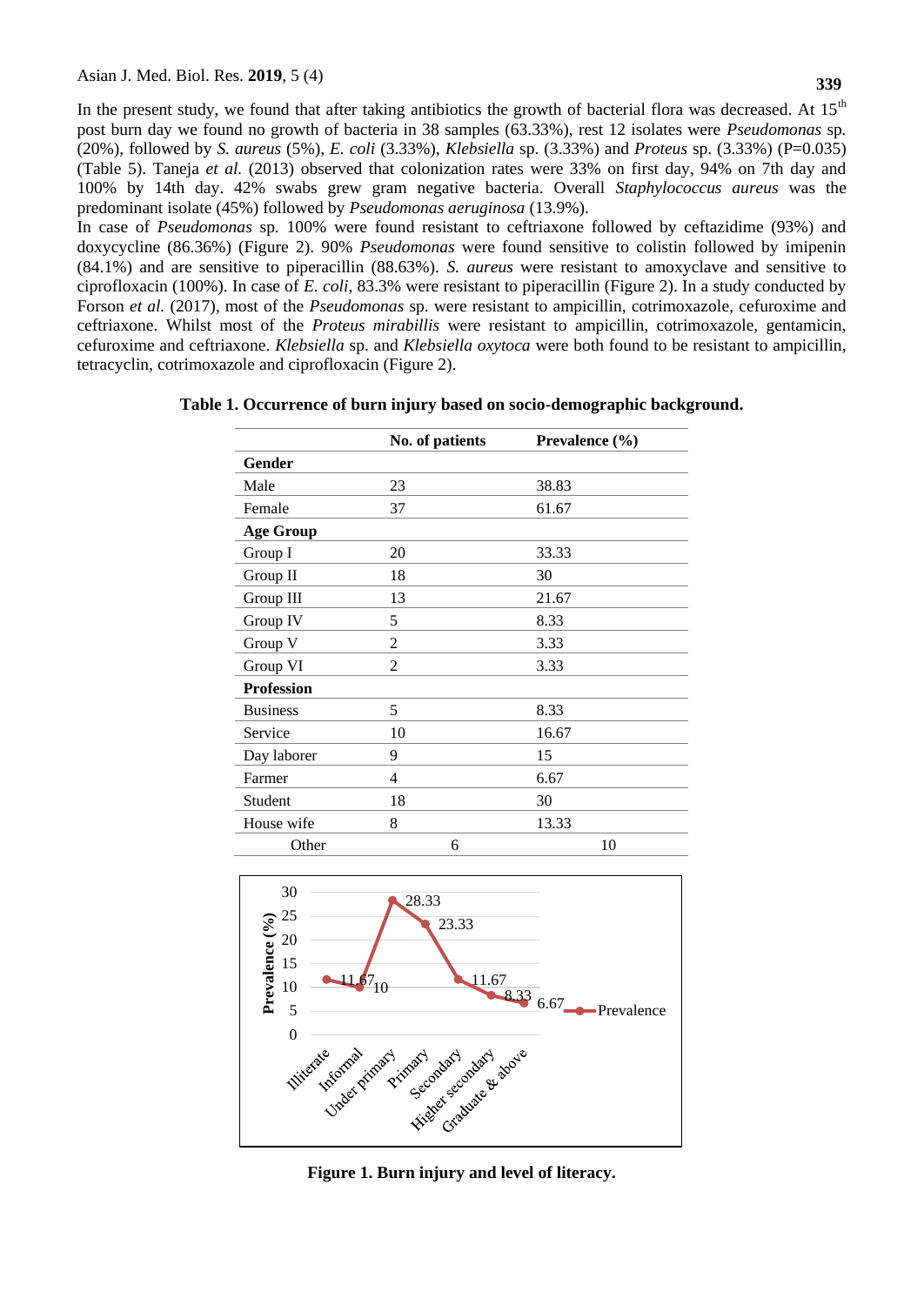| Group | Percentage of burn | No. of patients | Prevalence (%) |
|-------|--------------------|-----------------|----------------|
|       | $01 - 10\%$        | 29              | 48.33          |
|       | $11 - 20%$         | 16              | 26.67          |
| Ш     | 21-30%             |                 | 18.33          |
| IV    | $31 - 40\%$        |                 | 3.33           |
|       | $41 - 50%$         |                 | 3.33           |

## **Table 2. Degree of burn injury.**

# **Table 3. Background of burn injury.**

|                            | No. of patients | Percentage (%) |
|----------------------------|-----------------|----------------|
| <b>Cause of burn</b>       |                 |                |
| Scald                      | 30              | 50             |
| Flame                      | 10              | 16.67          |
| Electric                   | 9               | 15             |
| Chemical                   | 8               | 13.33          |
| Others                     | 3               | 5              |
| <b>Forensic background</b> |                 |                |
| Accidental                 | 53              | 88.34          |
| Suicidal                   | $\overline{c}$  | 3.33           |
| Homicidal                  | 5               | 8.33           |
| <b>Place</b>               |                 |                |
| Construction area          | 12              | 20             |
| Kitchen                    | 17              | 28.33          |
| <b>Bathroom</b>            | 6               | 10             |
| Other places in home       | 18              | 30             |
| <b>Street</b>              | $\overline{2}$  | 3.33           |
| Others                     | 5               | 8.34           |
| <b>Activity</b>            |                 |                |
| Working                    | 15              | 25             |
| Cooking                    | 9               | 15             |
| Playing                    | 22              | 36.67          |
| <b>Bathing</b>             | 8               | 13.33          |
| Others                     | 6               | 10             |

# **Table 4. Source of organisms.**

| <b>Medical devices</b>   | <b>Growth of microorganisms</b> |                            |  |  |  |  |
|--------------------------|---------------------------------|----------------------------|--|--|--|--|
|                          | Yes                             | N <sub>0</sub>             |  |  |  |  |
| Trolley                  |                                 | N                          |  |  |  |  |
| Floor(Emergency)         | V                               |                            |  |  |  |  |
| Floor(Ward)              |                                 |                            |  |  |  |  |
| <b>Bed</b>               | V                               |                            |  |  |  |  |
| Curtain                  |                                 | V                          |  |  |  |  |
| Cotton used for dressing |                                 | ٦                          |  |  |  |  |
| Plaster                  |                                 | $\boldsymbol{\mathcal{A}}$ |  |  |  |  |
| Silcream                 |                                 | $\boldsymbol{\mathcal{A}}$ |  |  |  |  |
| Gloves                   |                                 | N                          |  |  |  |  |
| Stethoscope              |                                 | N                          |  |  |  |  |
| Hand of ward boy         |                                 | N                          |  |  |  |  |
| Patient body             | $\sqrt{}$                       |                            |  |  |  |  |
| Hand of surgeon          |                                 | $\sqrt{}$                  |  |  |  |  |
| Hand of Nurse            |                                 | $\mathcal{L}$              |  |  |  |  |
| OT complex               |                                 | ٦                          |  |  |  |  |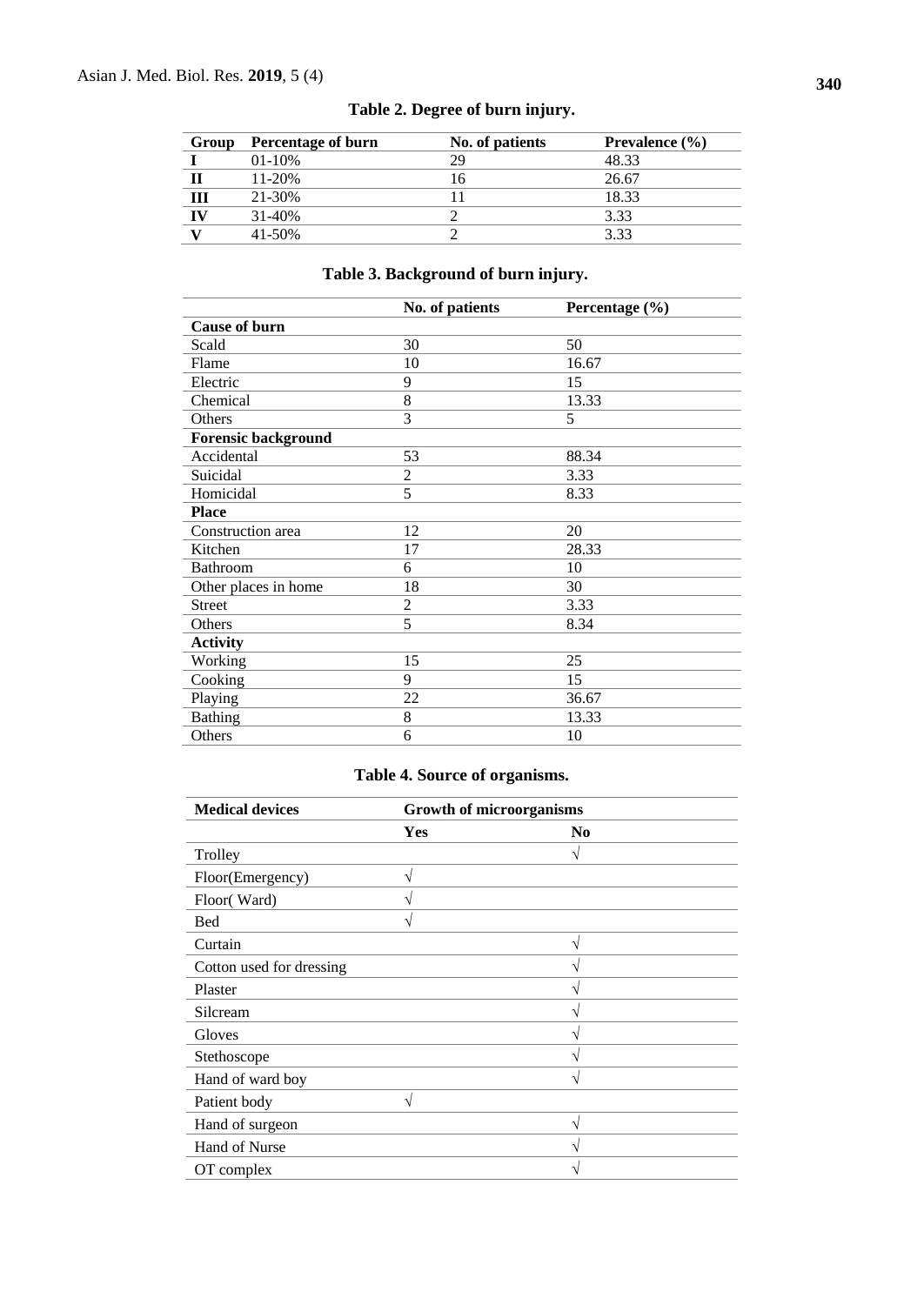| Day                         | Pseudomonas |               | S. aureus |               | E. coli |               | Klebsiella |               | <i>Proteus sp.</i> |                | <b>Others</b> |               | <b>Absent</b> |               |
|-----------------------------|-------------|---------------|-----------|---------------|---------|---------------|------------|---------------|--------------------|----------------|---------------|---------------|---------------|---------------|
|                             | sp.         |               |           |               |         |               | Sp.        |               |                    |                |               |               |               |               |
|                             |             | $\frac{0}{0}$ |           | $\frac{0}{0}$ |         | $\frac{0}{0}$ |            | $\frac{0}{0}$ |                    | $\frac{6}{10}$ |               | $\frac{0}{0}$ |               | $\frac{0}{0}$ |
| $\boldsymbol{\varsigma}$ th | 44          | 73.33         |           | 6.67          | 4       | 6.67          | 4          | 6.67          | $\Delta$           |                |               | 1.67          |               |               |
| $15^{\text{th}}$            | 12          | 20            |           |               |         | 3.33          |            | 3.33          |                    | 3.33           |               | l.67          | 38            |               |
|                             |             |               |           |               |         |               |            |               |                    |                |               |               |               |               |

#### **Table 5. Bacterial flora in burn wound.**

**Sensitivity Report**  $100%$ 90% 80% 70% 60% 50% 40% 30% 20% 10% 0%  $\mathcal{R}$  $\mathcal{S}_{\mathcal{S}}$ s S  $\mathsf S$ R S E.coli Klebsiella Others Pseudomonas sp S.aureus  $\blacksquare$  Amikacin Amoxyclave Ceftazidime Ceftriaxone Ciprofloxacin Doxycycline Gentamicin Imipenem Piperacillin/Tazobactum **E** Colistin

**Figure 2. Antibiotic sensitivity.** 

### **4. Conclusions**

Burns provide a suitable site for bacterial growth and contamination, mainly because of the greater area involved and lengthier period of patient stay in the hospital. To ensure early and appropriate therapy in burn patients, a frequent evaluation of the wound is necessary, a strict antibiotic policy should be followed by all burn institutions and a rotation program for topical antimicrobial may retard the development of resistance Mass education and household environmental adjustment should be considered to prevent burn injury and infection. Special attention should be given to handle unsafe fire and other injury sources.

#### **Conflict of interest**

None to declare.

#### **References**

- AL-Aali KY, 2016. Microbial profile of burn wound infections in burn patients, Taif, Saudi Arabia. Arch Clin. Microbiol., 7.
- Al-Akayleh AT, 1999. Invasive burn wound infection. Ann. Burns. Fire Disasters., 7: 1-3.
- Bauer AW, WM Kirby, JC Sherris and M Tierch, 1966. Antibiotic susceptibility testing by a standardized single disc method. Am. J. Clin. Pathol., 45: 493-496.
- Cappuccino JG and N Sherman, 1996. Microbiology-a laboratory manual.  $4<sup>th</sup>$  ed. California: Benjamin/Cummings Pub. Co. 477 pp.
- Church D, S Elsayed, O Reid, B Winston and R Lindsay, 2006. Burn wound infections. Clin. Microbiol. Rev. 19: 403-434.
- Deshpande JD, PK Baviskar and DB Phalke, 2012. Epidemiological study of hospitalized burn patients in rural area. Inter. J. Biomed. Advanced Res., 3: 263-7.
- Donati L, F Scammazo, M Gervasoni, A Magliano and B Stankow, 1993. Infection and antibiotic therapy in 4000 burned patients in Milani Italy between 1976 and 1988. Burns, 4: 345-348.
- Elsous A, M Ouda, S Mohsen, M Al-Shaikh, S Mokayad and N Abo-Shaban, 2016. Epidemiology and outcomes of hospitalized burn patients in Gaza Strip: a descriptive study. Ethiopian J. Health Sci., 26: 9-16.
- Ferraro MJ, WA Craig, MN Dudley, GM Eliopoulos, DW Hecht and J Hindler, 2001. Performance standards for antimicrobial disk susceptibility testing. Wayne, USA: National Committee for Clinical Laboratory Standards.